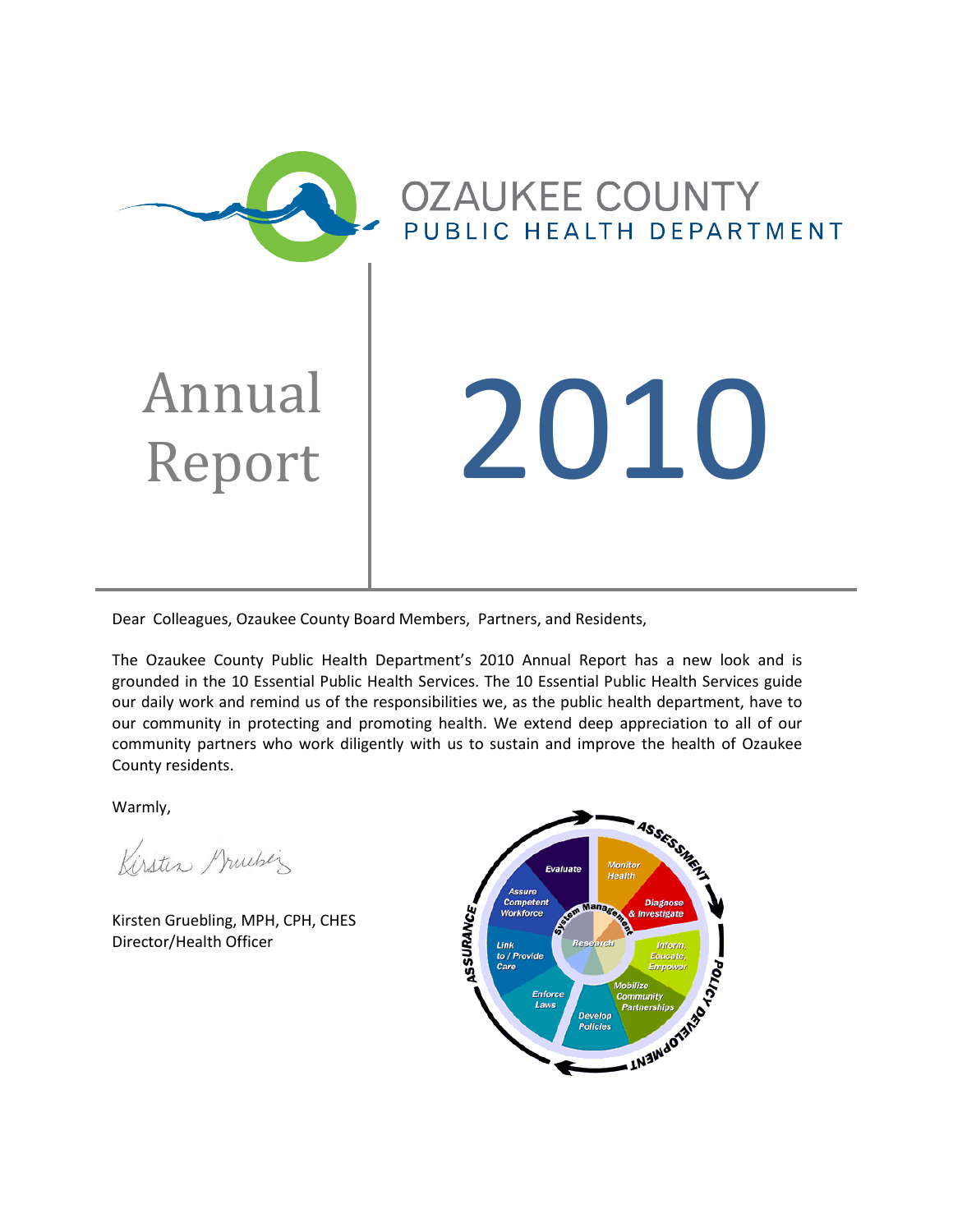

# **Ozaukee County Public Health Department Annual Report 2010**

# **Table of Contents**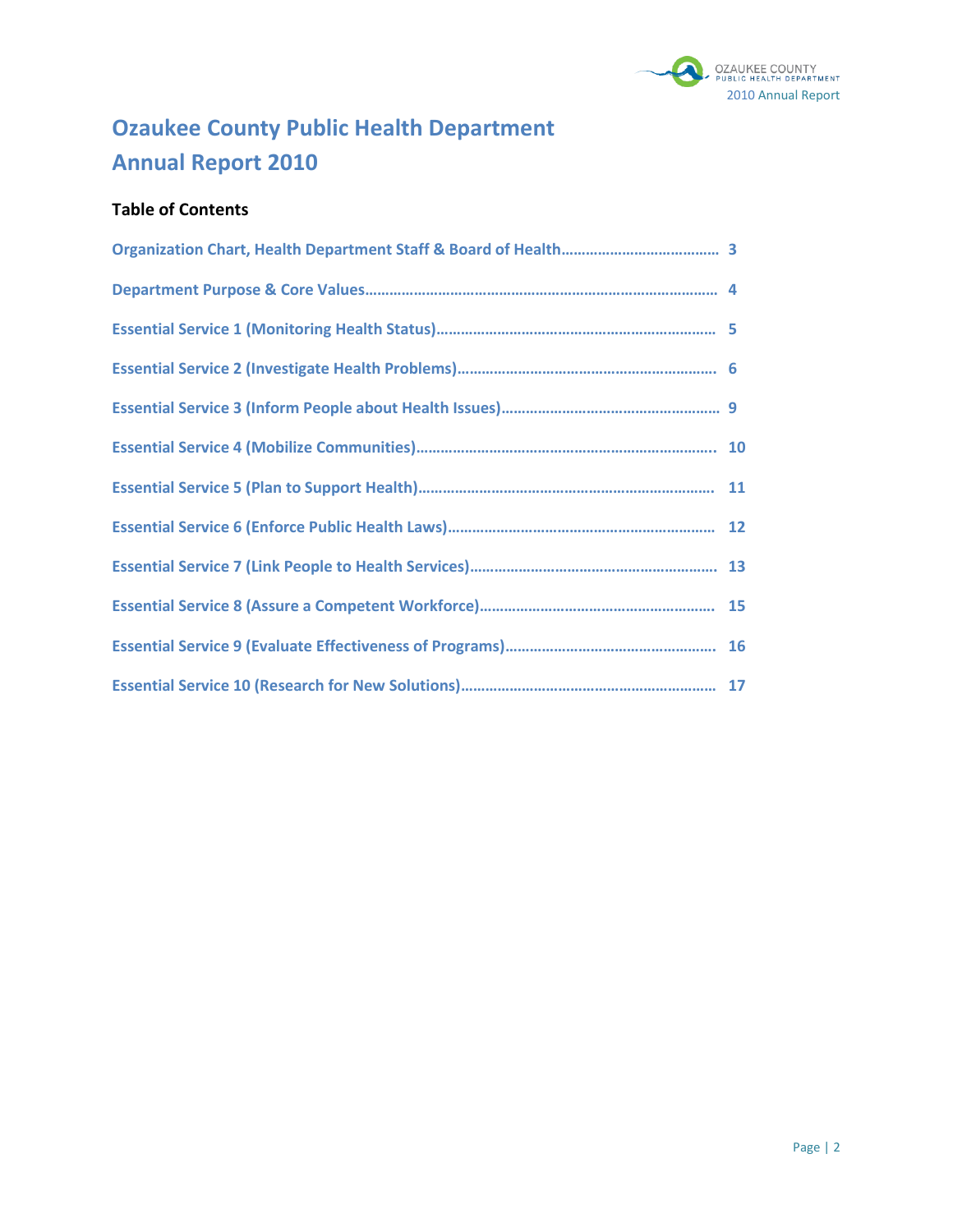

# **Organization Chart**



# **Public Health Department Staff**

#### **Director/Health Officer Board of Health**

Kirsten Gruebling, MPH, CPH, CHES CHAIR CHES Cynthia Bock, Committee Chair

#### **Business Manager Business Manager Research Manager Kathlyn Callen**

#### **Public Health Nursing Call Buenger Call Buenger**

Diana Noack, RN, BSN, Nursing Supervisor Carol Lueders Bolwerk Kathy Bleau, RN, BSN, Public Health Nurse Mary Jo Wirth Caralee Jacque, RN, BSN, Public Health Nurse Dr. Celestino Perez, Medical Advisor Abbie Povletich, RN, BSN, Public Health Nurse Jeannine Kitzerow, RN, BSN, Public Health Nurse **Health Education** Donna Ubbink, RN, BSN, Public Health Nurse Kari Jacoby, BS, CHES Jan Koeppen, RN, BSN, Public Health Nurse **Preparedness** Joanne Viesselmann, RN, BSN, Public Health Nurse Patty Ruth, BA Jane Schulz, RN, BSN, Public Health Nurse **Support Staff Environmental Health**  Marilyn Thornell **Marilyn Thornell** Dan Ziegler, BS, RS Wendy Schwab

Karl Hertz, Committee Co-Chair Julie Sauer **Accord Accord Contract Contract Contract Contract Contract Contract Contract Contract Contract Contract Contract Contract Contract Contract Contract Contract Contract Contract Contract Contract Contract Contra** Robert Wallerstein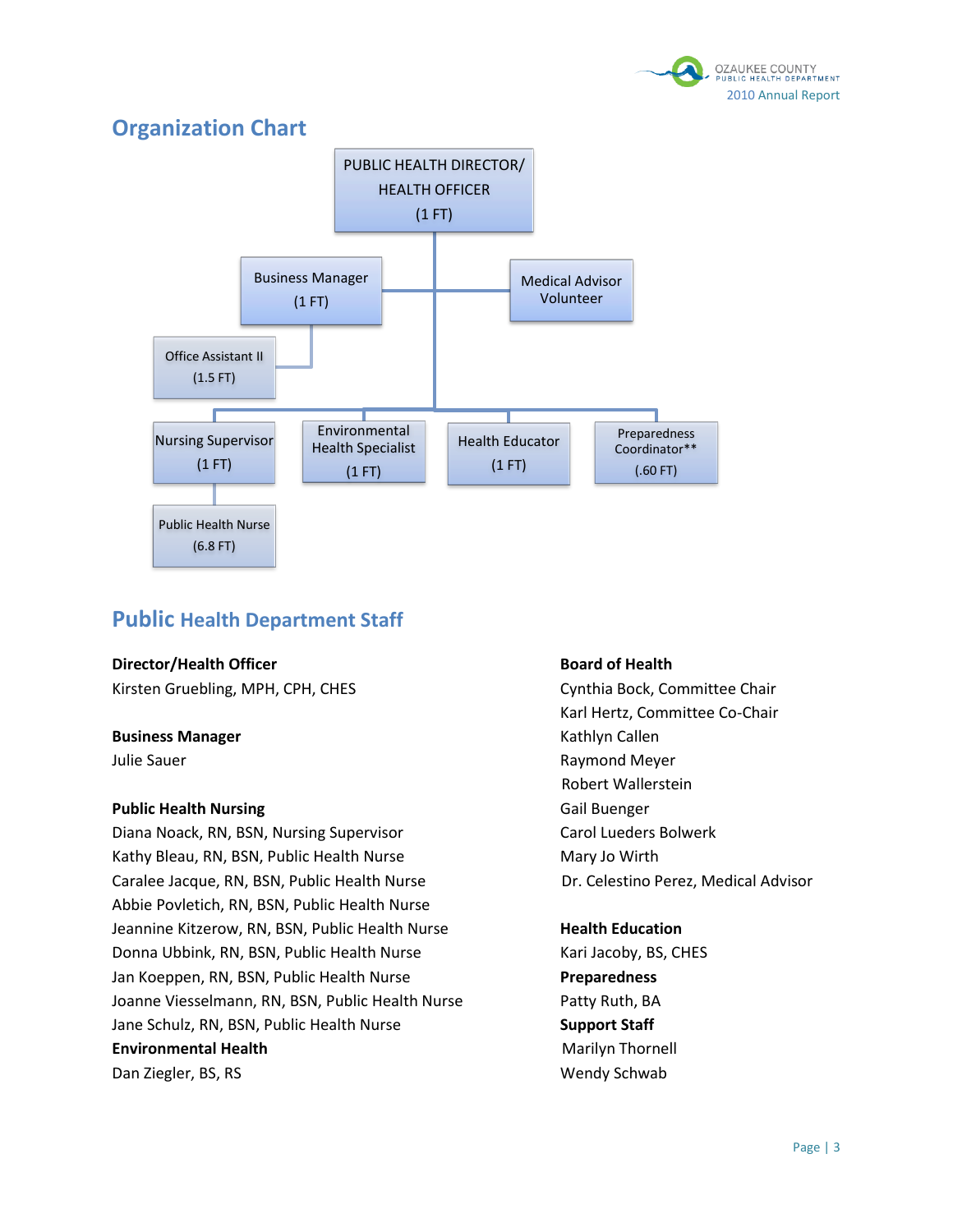

# **Ozaukee County Public Health Department Purpose & Core Values**

#### **Purpose: Improve the health of all Ozaukee County residents.**

In order to improve the health of our residents, Ozaukee County Public Health Department will:

- Assure quality and accessible health services
- Promote healthy lifestyles
- **Empower residents to make healthy decisions**
- Educate and inform the community about and mobilize the community around existing and emerging public health needs
- Advocate for policies that improve health
- Ensure and maintain our expertise
- Assess community health status and community resources
- Partner with community organizations
- Use evidence and public health best practices
- Enforce laws and regulations that protect health and ensure safety
- Assist in response to and prevention of disease and disasters

#### **We are guided by our Core Values:**

- 1. Treat everyone with dignity and respect
- 2. Honor individual rights
- 3. Everyone has the right to good health
- 4. Serve all residents, including the most vulnerable
- 5. Listen to the community and their needs
- 6. Make decisions based on the best interest of the community
- 7. Emphasize prevention and embrace collective action
- 8. Empower people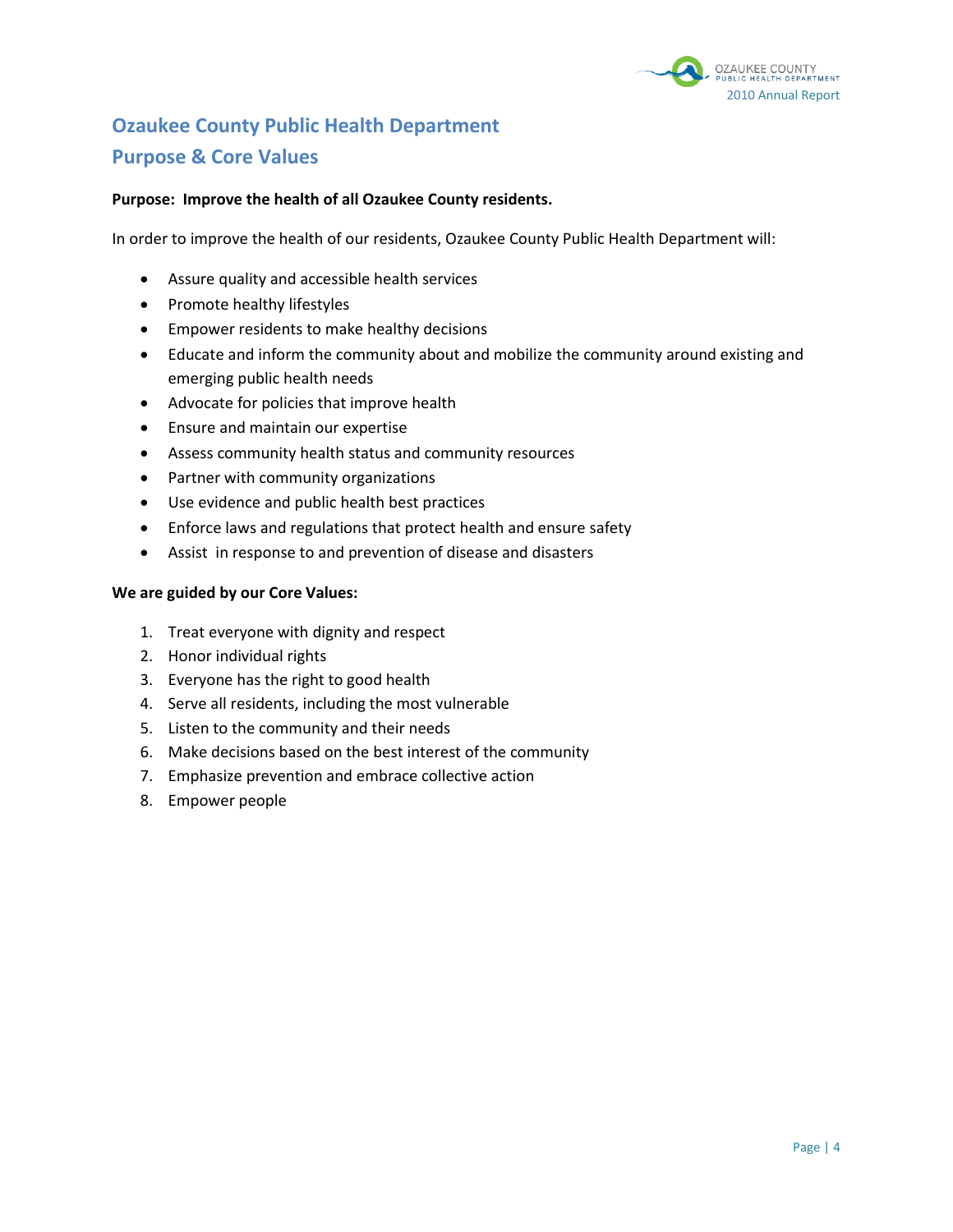

# **Essential Service 1 Monitor Health Status to Identify and Solve Community Health Problems**

**Introduction:** Essential Service 1 activities include assessing the health status of the community through formal and informal needs assessments and data analysis. The Ozaukee County Public Health Department (OCPHD) collaborates with a broad group of community partners to address our community's health needs. Community health improvement planning and leading health indicator data guide our health focus areas.

# **Ozaukee Health Initiative (Community Health Improvement Planning, CHIP)**

In 2010, the OCPHD completed a comprehensive needs assessment led by the Ozaukee Health Initiative (OHI). Criteria to identify health concerns were size and prevalence of the issue, effectiveness of interventions and community capacity to address the issue.

#### *2010 Outcomes*

 $\degree$  The top areas of focus identified during the CHIP process were: Obesity in Adults and Children, Access to Primary and Preventive Care, Mental Health, Alcohol and other Drug Abuse

| <b>Health Indicator</b>        | <b>Ozaukee County</b> | <b>Wisconsin</b> | US  |
|--------------------------------|-----------------------|------------------|-----|
| <b>Overweight/Obese Adults</b> | 25%                   | 25%              | 26% |
| <b>Uninsured Adults</b>        | 10%                   | 10%              | 16% |
| <b>Mental Health</b>           |                       |                  |     |
| (Number of poor mental         | 2.9                   | 2.8              | 3.5 |
| health days reported in last   |                       |                  |     |
| month)                         |                       |                  |     |
| <b>Binge Drinking</b>          | <b>20%</b>            | 23%              | 15% |
| (Adults in past 30 days)       |                       |                  |     |



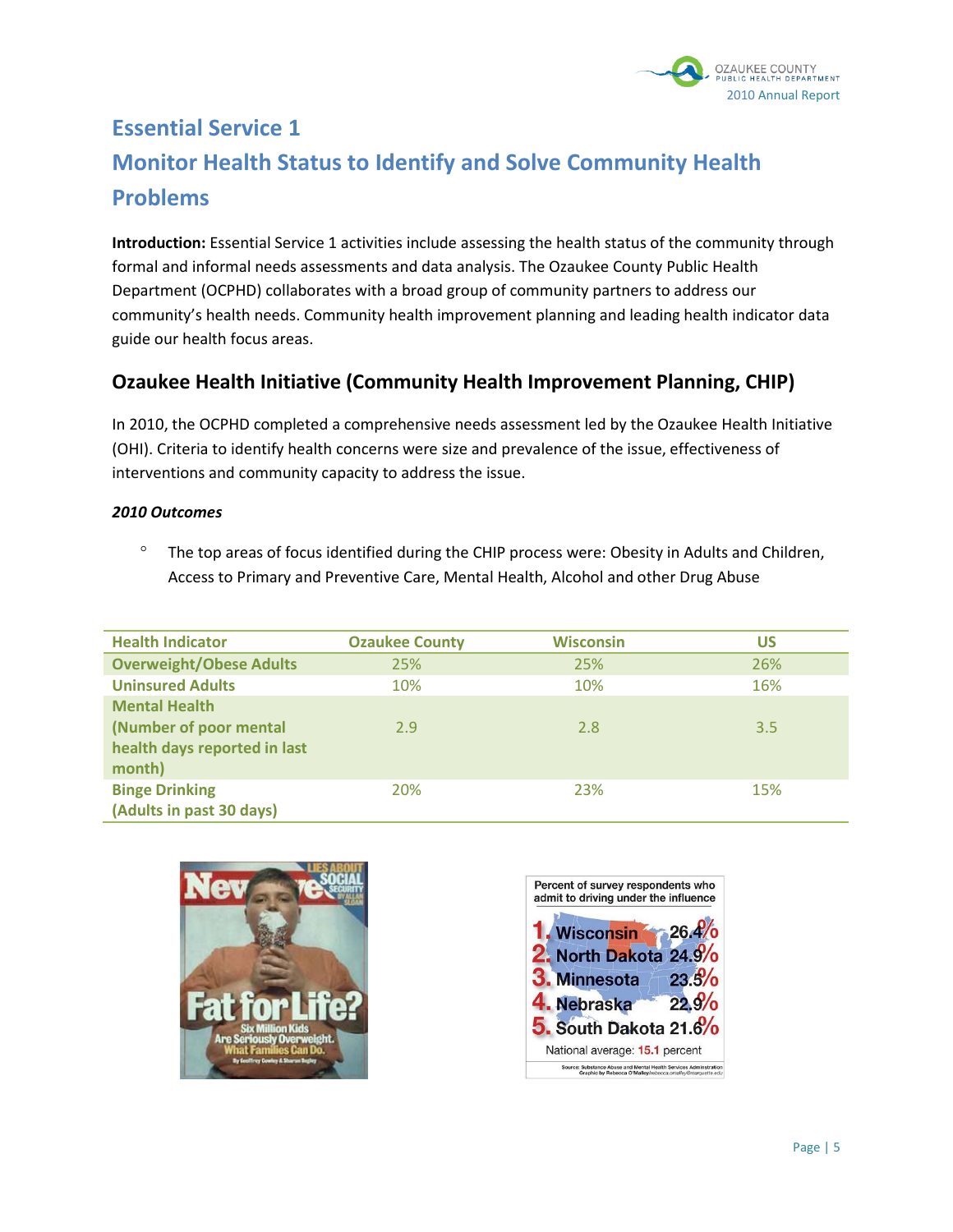

# **Essential Service 2 Diagnose and Investigate Health Problems and Hazards in the Community**

**Introduction:** Essential service 2 includes provision of epidemiological identification of emerging health threats, investigation of infectious disease and human health hazards and prevention of disease through immunizations.

# **Communicable Disease Control**

Surveillance, investigation and follow-up of reportable diseases are statutory responsibilities of local health departments. In addition, animal bites are reported to the health department and follow up is conducted to assure measures are taken to prevent potential disease transmission.

#### *2010 Outcomes*

- Public Health Nurses conducted 264 follow-up investigations on reportable communicable diseases
- Over 1200 hours were spent on communicable disease surveillance, follow-up and control activities
- <sup>o</sup> 271 TB Skin Tests were administered
- $^{\circ}$  16 dog bites, 9 cat bites and 5 bat bites were investigated
- $\degree$  9 other various human or animal exposure incidents were also investigated (muskrat, woodchuck, fox, and coyote)

# **Emergency Preparedness**

OCPHD strives to ensure we are able to respond effectively to public health

emergencies, lessen the negative impact of the emergency and save lives.

A public health emergency may be the result of a bioterrorist act, naturally occurring disease, accident, hazmat incident, weather conditions, long term power outage, contaminated food or water and pandemic influenza. This work strengthens our capacity to respond and be prepared.

- $\degree$  Fostered and maintained numerous partnerships with: Law Enforcement, Fire, EMS, public and private schools, churches, hospitals, non-profits, government agencies, funeral homes, municipalities, Chambers of Commerce and senior centers, and others
- Developed voluntary registry for qualified clients from Human Services
- <sup>o</sup> Sponsored and participated in numerous local trainings and one national training

| <b>Sample of Diseases</b> | <b>Cases</b>   |
|---------------------------|----------------|
| Campylobacter             | 18             |
| Cryptosporidium           | 6              |
| E.Coli                    | 2              |
| Giardia                   | 5              |
| Hep A                     | $\mathbf{1}$   |
| Hep B                     | 9              |
| Hep C                     | 20             |
| HIV                       | 2              |
| Lyme Disease              | 28             |
| Norovirus Outbreak        | 2              |
| Pertussis                 | $\overline{2}$ |
| Salmonella                | 18             |
| STDs:                     |                |
| Chlamydia                 | 82             |
| Gonorrhea                 | 14             |
| <b>Syphilis</b>           | 3              |
| TB Active                 | $\mathbf{1}$   |
| <b>TB Inactive</b>        | $\mathbf{1}$   |
| Latent TB                 | 4              |
| Varicella                 | 4              |
|                           |                |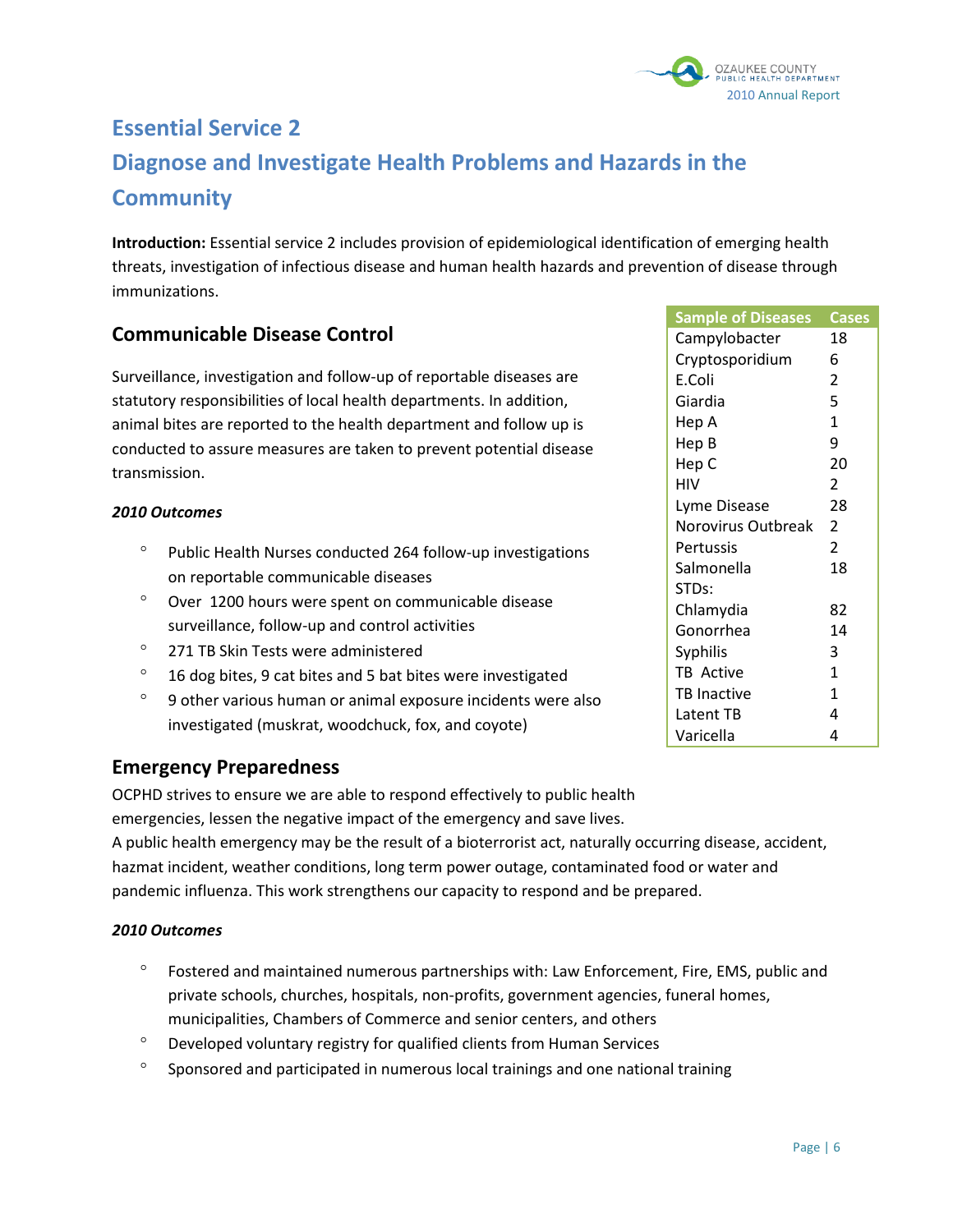

- Tested communication plans, health alerts, quarantine processes, Incident Command and redundant forms of communication
- <sup>o</sup> Continued focus and learning on H1N1 experience

# **Environmental Health Information and Consultation Services**

OCPHD investigates complaints related to environmental health as well as provides environmental health resources to county residents. The Environmental Health Specialist consults on private well testing, and advises on a host of issues, including air quality concerns, mold, radon, animal and insect complaints, lead and asbestos hazards and other environmental health issues. The goal of this program is to protect the health of residents from environmental related illness and disease.

#### *2010 Outcomes*

- <sup>o</sup> 20 Ozaukee County residents requested well testing and screening services
- $\degree$  Environmental health consultation was provided to over 300 county residents

### **Immunization Program**

OCPHD aims to reduce or eliminate illnesses of vaccine preventable diseases through administration of vaccines. In 2010, **9167** (4153 flu) vaccines to prevent infectious diseases were given to Ozaukee County residents. In addition, staff work closely with Ozaukee County school districts to assure school age children are in compliance with the Wisconsin State Immunization Law.

#### *2010 Outcomes*

No childhood vaccine preventable disease outbreaks occurred in Ozaukee County

| <b>School District</b>           | Percent of students compliant with WI law |  |  |
|----------------------------------|-------------------------------------------|--|--|
| Cedarburg                        | 94.38                                     |  |  |
| Grafton                          | 97.76                                     |  |  |
| <b>Meguon</b>                    | 98.78                                     |  |  |
| <b>Northern Ozaukee</b>          | 100                                       |  |  |
| <b>Port Washington/Saukville</b> | 99.67                                     |  |  |

# **Seasonal Influenza**

OCPHD conducts numerous community-based flu clinics to ensure Ozaukee County residents are protected from seasonal influenza. Influenza (flu) is a [contagious](http://www.cdc.gov/flu/about/disease/spread.htm) respiratory disease that can lead to serious complications, hospitalization, or even death. Anyone can get the flu, and vaccinating against the flu is the single best way to prevent illness. The CDC recommends everyone 6 months of age and older is vaccinated against the flu every year.

#### *2010 Outcomes*

OCPHD vaccinated **4153 adults and 460 children** against seasonal influenza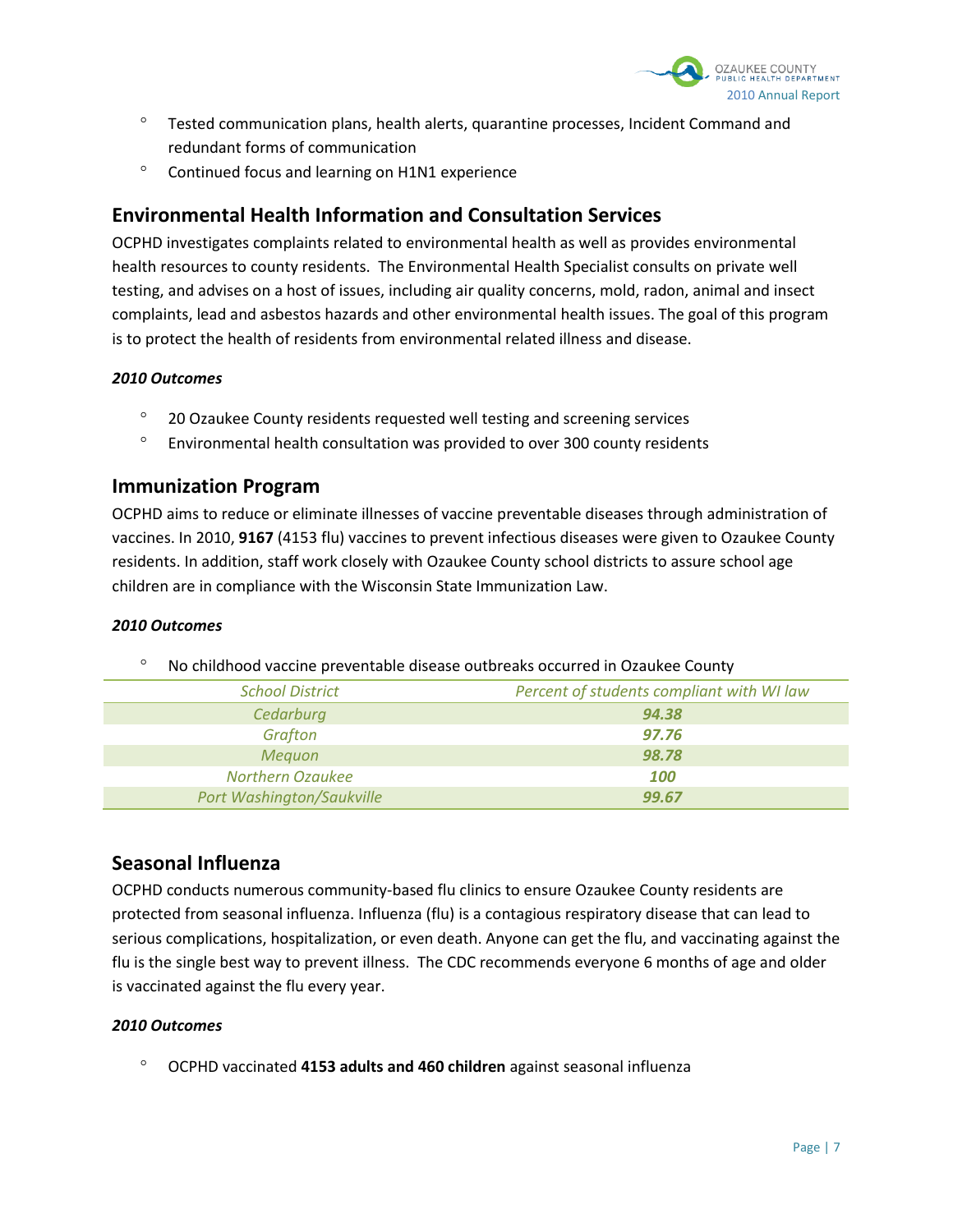

# **Lead Poisoning Prevention**

Children participating in OCPHD WIC program receive blood lead screenings at age 1 and again at age 2 years or older. Lead test results from private medical providers are also recorded in the child's WIC record to assure appropriate follow up and testing is completed. This program provides education on prevention of lead exposure as well as home inspections and case management services to families of children whose confirmed lead levels are 10 mcg/dl or higher. In addition, OCHPD provides lead hazard control and abatement on homes where children may be at high risk of lead poisoning.

#### *2010 Outcomes*

- <sup>o</sup> 636 children were tested for lead poisoning
- OCPHD screened 53 of those children
- $\degree$  Of the 636, 26 children had elevated lead levels over 5 mcg/dl
- <sup>o</sup> Two lead hazard control projects were completed on homes in Ozaukee County; one in Port Washington and one in Belgium

# **Radon Testing**

OCPHD provides radon test kits at a free or reduced cost to Ozaukee County residents. OCPHD also provides assistance in analysis of test results, mitigation information and referrals for individuals or families whose homes have high radon levels.

#### *2010 Outcomes*

<sup>o</sup> Radon kits were sold to 77 Ozaukee County residents

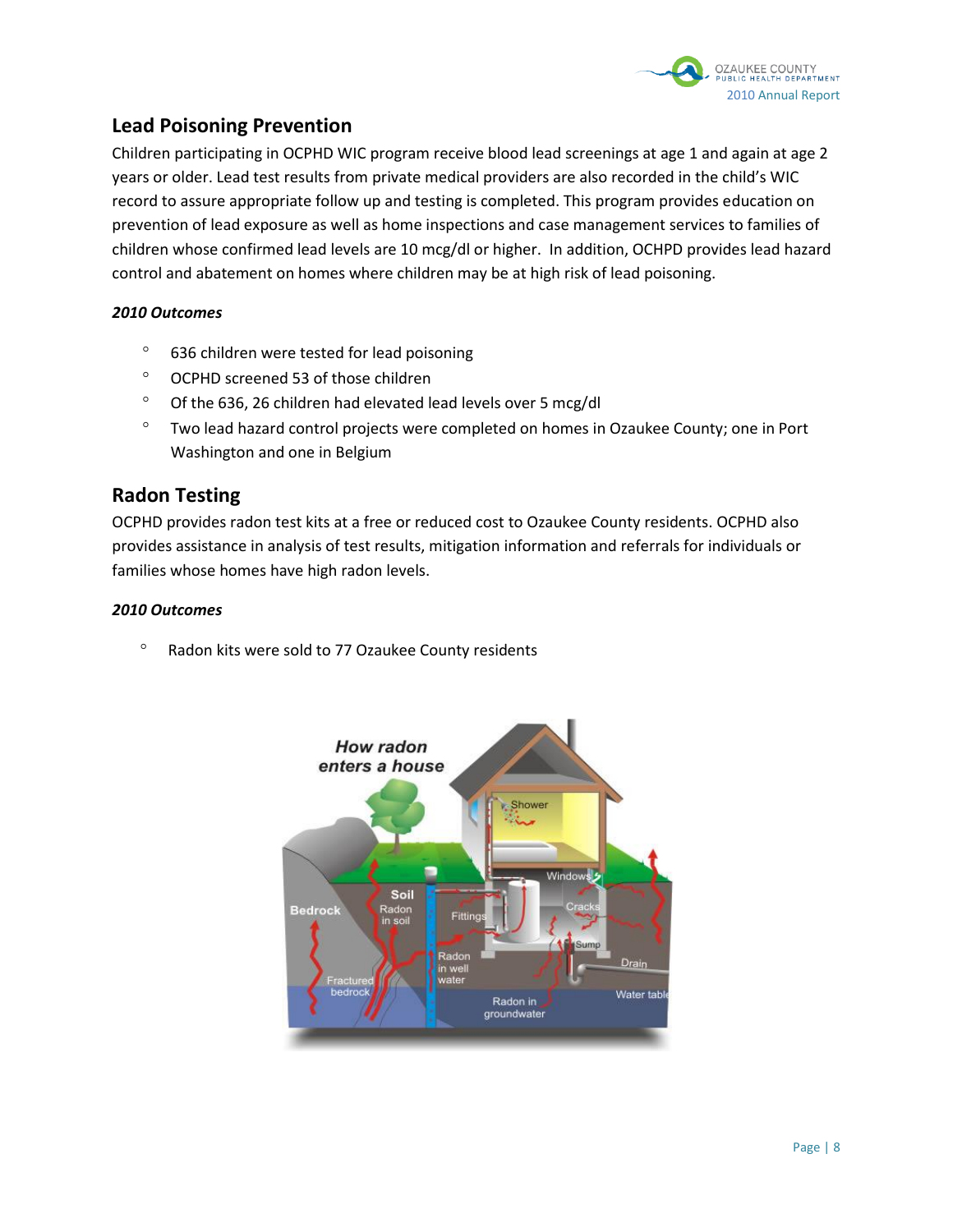

# **Essential Service 3**

# **Inform, Educate and Empower People about Health Issues**

**Introduction:** Essential Service 3 includes social marketing, targeted media public communication, providing accessible health information, and resources to reinforce health promotion messages and programs.

# **Car Seat Education and Installation**

Proper car seat installation is imperative to keeping Ozaukee County children safe while traveling in motor vehicles. OCPHD teaches families how to safely transport their children using car seats, booster seats and seat belts correctly. Child safety seats that are used correctly reduce the risk of death by as much as 71%. In addition, OCPHD provides infant carriers, car seats and booster seats to families who are unable to obtain them otherwise.

#### *2010 Outcomes*

- $\degree$  166 child safety seats were evaluated for proper installation
- <sup>o</sup> 91 new safety seats were provided to families
- $\degree$  After education, 99.2% of caregivers were able to correctly install a car seat in their vehicle

# **General Health Education**

OCPHD provides educational sessions to local school districts, community groups and also to clients receiving public health services at the health department. Topics include prenatal care, health nutrition, exercise strategies, and infectious disease prevention.

#### *2010 Outcomes*

- $\degree$  OCPHD participated in the 4 HOPE community event and provided fluoride varnish and cavity prevention education
- $\degree$  Health education was provided at over 20 other various community events

# **Sure Step Program**

Sure Step is a falls prevention program available to Ozaukee County residents who are at a high-risk of falling. 1 out of 3 seniors (65 & older) fall each year. Wisconsin ranks  $2^{nd}$  in the nation in the rate of death from falls. In 2008 (latest year statistics available), 7 Ozaukee County residents died from falling and 516 were seen in the emergency room for fall related injuries.

- $\degree$  10 seniors participated in the Sure Step program and were assessed for their individual risks for falling
- $\degree$  Current and past participants have a decreased number of falls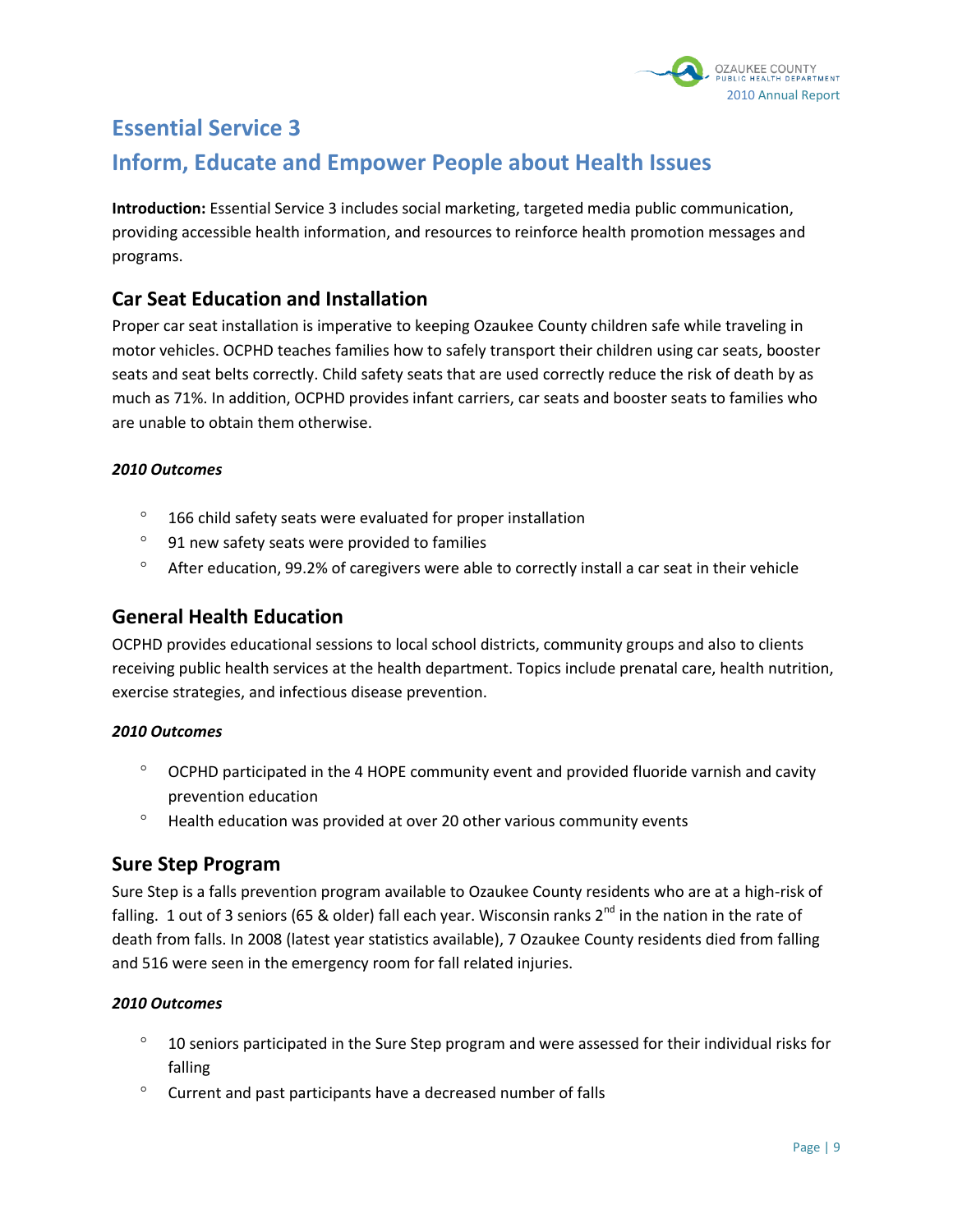

# **Essential Service 4 Mobilize Community Partnerships and Action to Identify and Solve Health Problems**

**Introduction:** Essential Service 4 involves convening and facilitating community groups in undertaking defined preventive and population focused activities in order to pool expertise and leverage all potential resources to solve community health problems.

# **Healthy People Ozaukee County**

A county-wide health coalition was formed in 2010. The coalition's purpose is to sustain and improve the health of Ozaukee County residents through education, early intervention, changing social norms and creating policy.

#### *2010 Outcomes*

- Formation of coalition with representation from multiple sectors including: businesses, schools, faith based organizations, fitness clubs, YMCA, hospital systems, government entities and nonprofits
- <sup>o</sup> Identification of three priority areas: Obesity, Mental Health and Alcohol and Other Drug Use

# **Child Death Review Team**

A Child Death Review Team was revitalized and broadened in Ozaukee County in 2010. CDRTs are important because the circumstances involved in most child deaths are multidimensional with many factors, and responsibility should not rest in one place. CDR teams review child deaths that occur in the county and identify how the death could have been prevented. Based on the CDR team discussion, community interventions and partnerships are developed to work towards preventive programs or policies.

- 31 organizations participated in a CDRT training and kick-off
- $\degree$  Team membership was broadened to include the medical examiner, law enforcement, public health, school districts, mental health providers, Child Protective Services, hospital staff and non-profit organizations. A multidisciplinary team allows for a more comprehensive picture of the risk factors and circumstances surrounding the deaths of children in Ozaukee County
- $\degree$  Select team members attended statewide data collection training
- $\degree$  The Ozaukee County CDR team expanded the scope of reviews to include all individuals under the age of 21, with increased focus on deaths related to alcohol or drug use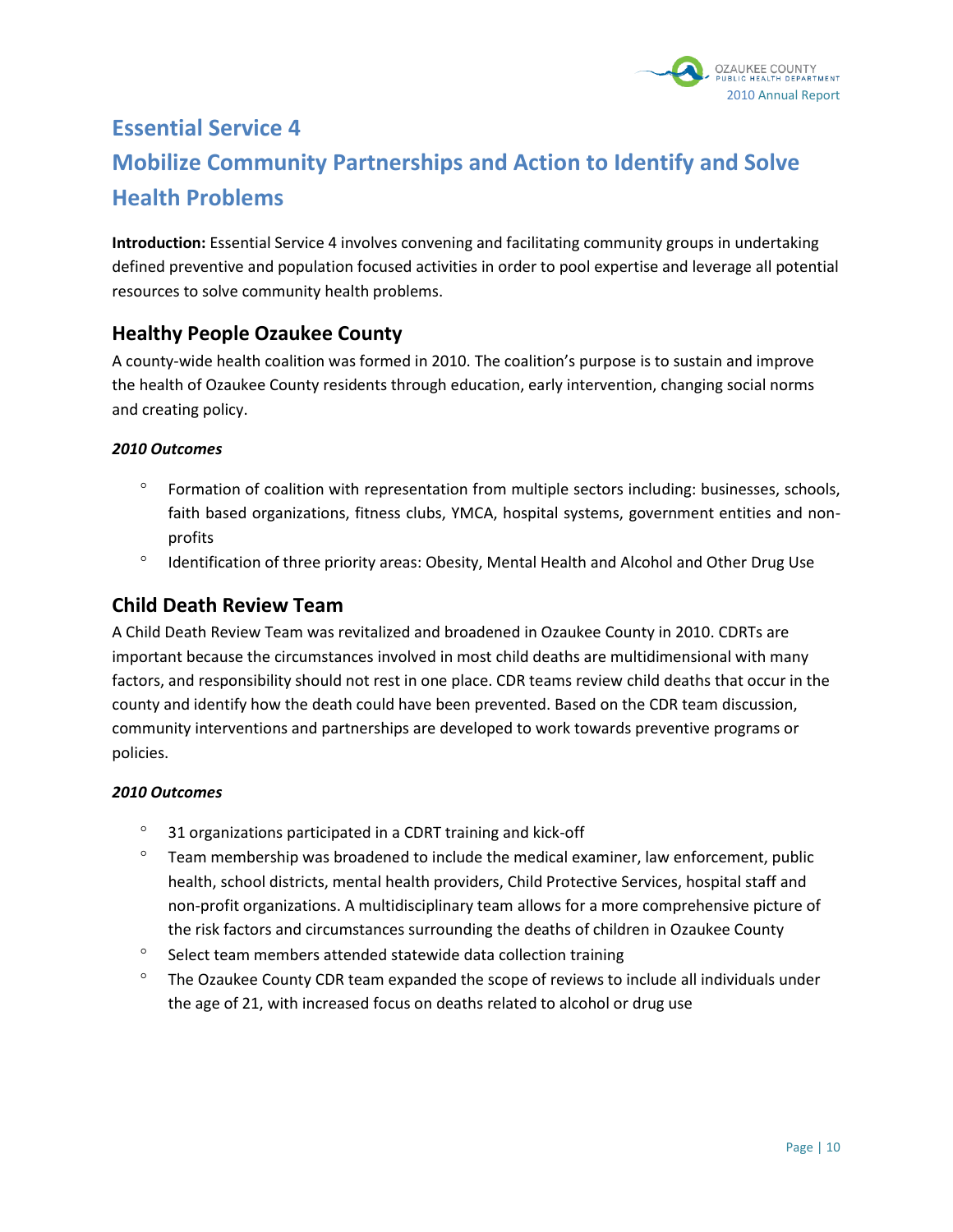

# **Essential Service 5 Develop Policies and Plans that Support Individual and Community Health Efforts**

**Introduction:** Essential Service 5 involves providing leadership for systemic community and state level planning for health improvement, development and tracking of measureable health objectives as part of a continuous quality improvement strategy and development of codes, regulations and legislation to guide the practice of public health.

# **Healthiest Wisconsin 2020**

Healthiest Wisconsin 2020 is a document outlining the focus areas that need to be addressed by public health system partners and Wisconsin communities over the next decade. Teams of experts for each focus area were charged to identify the key objectives for the decade. The 23 teams were dubbed "Focus Area Strategic Teams." Each team identified two objectives that reflected the most important policy change, system alignment or program action to be achieved in the next decade. Healthiest Wisconsin 2020 complements the national plan, Healthy People 2020.

#### *2010 Outcomes*

<sup>o</sup> OCPHD staff participated in the planning process and on Focus Area Strategic Teams

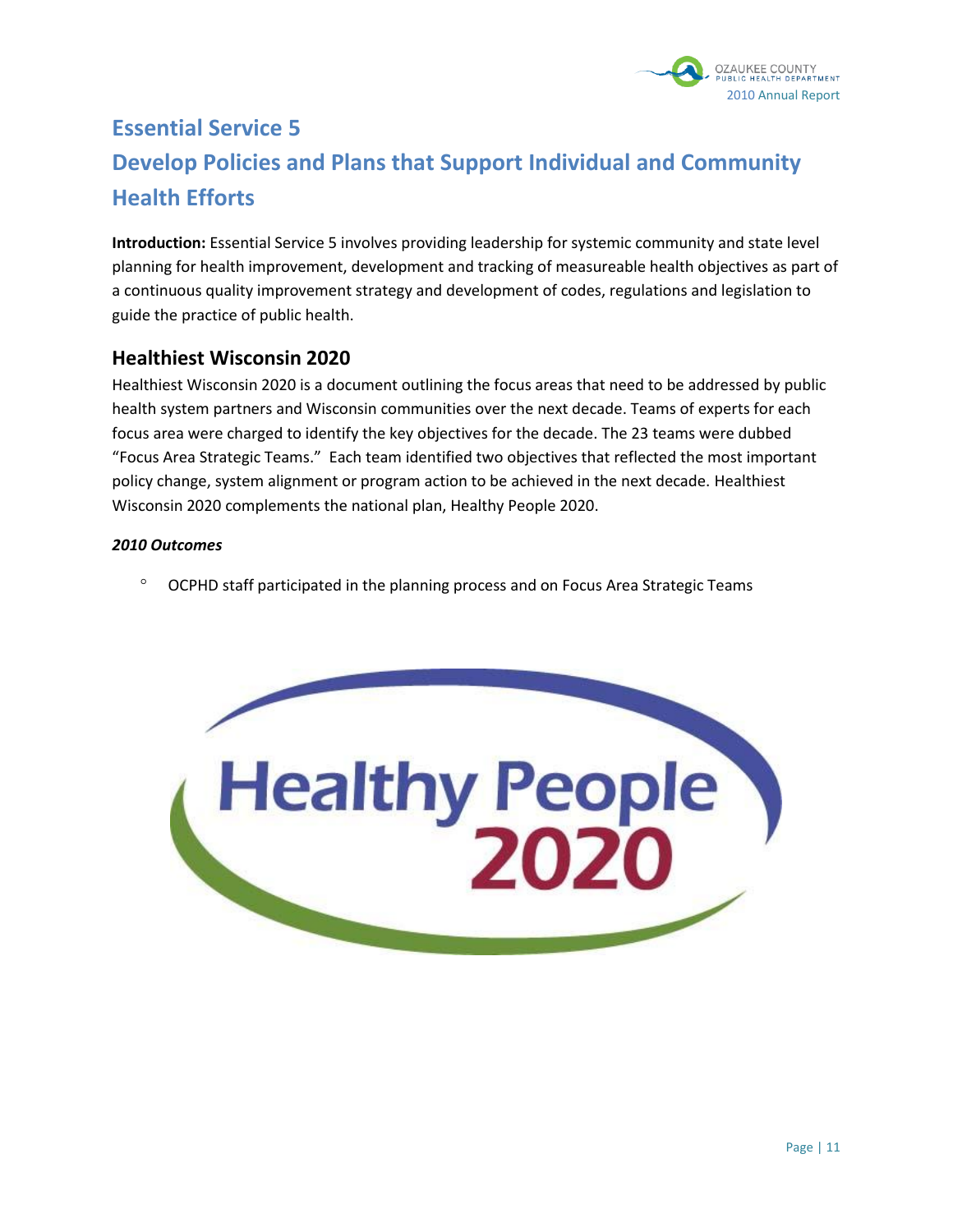

# **Essential Service 6**

# **Enforce Laws and Regulations that Protect Health and Safety**

**Introduction:** Essential Service 6 involves full protection of drinking and recreational water supplies, enforcement of clean air standards, and timely follow-up of environmental health concerns.

# **Beach Monitoring Program**

OCPHD monitors the public beaches in Ozaukee County through a grant from the Wisconsin DNR. Public beach water is monitored from Memorial Day through Labor Day for elevated E. Coli levels and adverse conditions. After monitoring, OCPHD uses E. Coli levels to determine beach advisories and closures, which are posted through signage and online at [www.wibeaches.us](http://www.wibeaches.us/).

#### *2010 Outcomes*

| <b>Beach Site</b>           | <b>Days Monitored</b> | <b>Open</b> | <b>Advisory</b> | <b>Closed</b> |
|-----------------------------|-----------------------|-------------|-----------------|---------------|
| <b>Harrington North</b>     | 51                    |             |                 |               |
| <b>Harrington South</b>     | 55                    | 27          | 24              |               |
| <b>Upper Lake Park</b>      | 65                    | 63          |                 |               |
| Lion's Den County Park      | 15                    | 13          |                 |               |
| <b>Concordia University</b> | 26                    |             |                 |               |

# **DNR Well Water Program**

OCPHD inspects and tests transient wells in Ozaukee County through a grant from the DNR. The program requires an annual test for bacteria and nitrate for any well that has public access to water for at least 25 individuals per day for at least 60 days of the year.

#### *2010 Outcomes*

- $\degree$  193 establishments completed water testing; 9 had unsafe bacteria levels
- <sup>o</sup> 39 well system inspections were conducted
- Nitrate samples on all 193 establishments were safe

# **Wisconsin Act 12 (Smoke-Free Wisconsin Act)**

Secondhand smoke it the third leading cause of preventable death in the U.S. Every year secondhand smoke kills 53,000 non-smoking Americans, including 900 Wisconsinites. The best way to protect community members from the dangers of second hand smoke is to establish smoke-free environments.

#### *2010 Outcomes*

On July 5, 2010, Wisconsin's smoke-free workplace law went into effect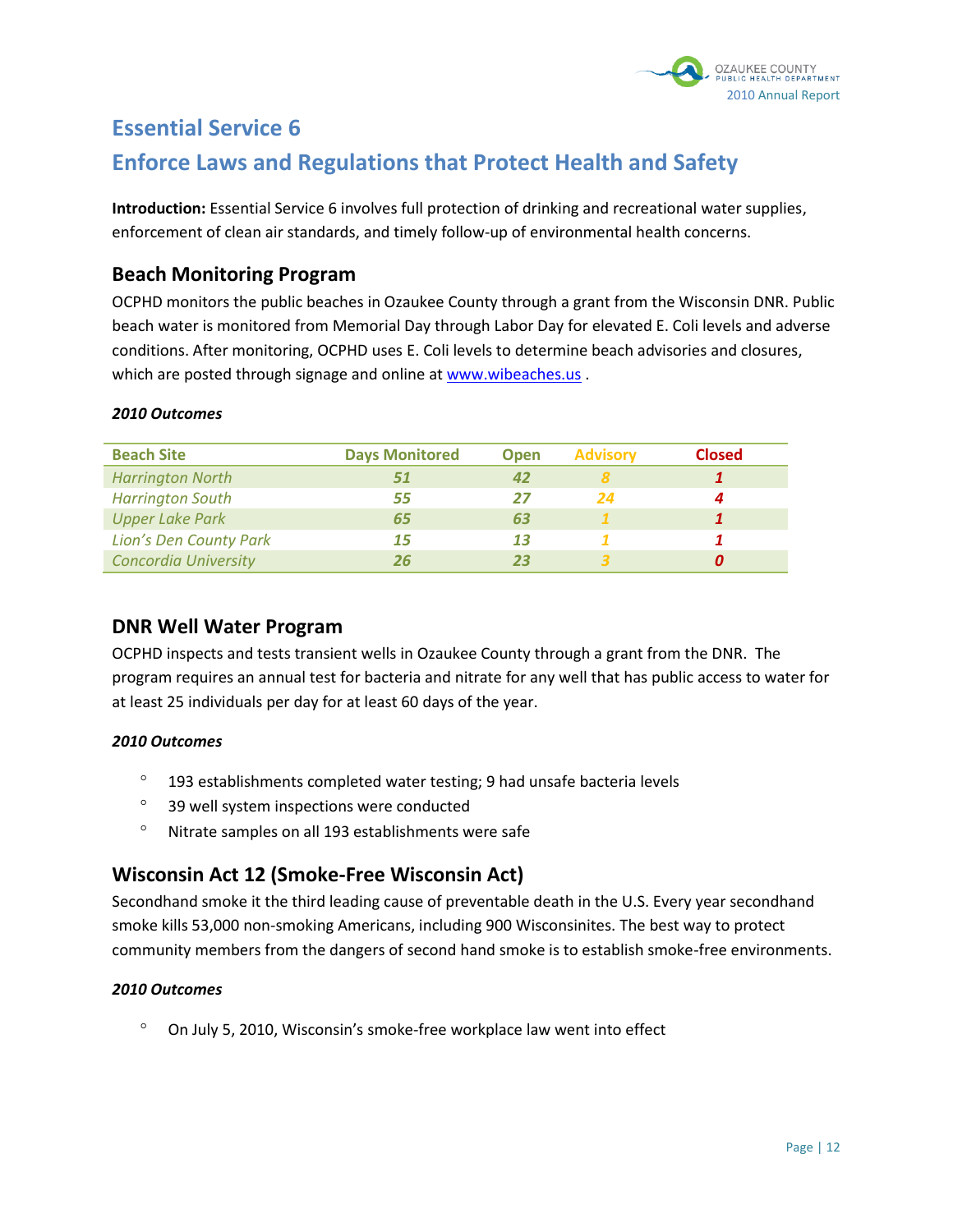

# **Essential Service 7 Link People to Needed Personal Health Services**

**Introduction:** Essential Service 7 assures effective entry for disadvantaged people to a coordinated system of care, linkage of services for special population groups, and technical assistance for effective worksite health promotion/disease prevention programs.

# **Badger Care Outreach**

Family health benefits counseling is provided to assist Ozaukee County families in accessing health care financing through outreach, counseling and advocacy.

### *2010 Outcomes*

OCPHD enrolled 35 pregnant women in Badger Care Express Enrollment

# **Migrant Health**

The Migrant Health program in Ozaukee County addresses health needs of migrant workers and their families. Approximately 120 Latino workers and their families come from southern Texas to work at the Lakeside Foods cannery in Belgium and their produce freezing plant in Random Lake. Most workers live in one of the two "migrant camps" in Belgium during their stay in Wisconsin, working May through November.

#### *2010 Outcomes*

- $\degree$  OCPHD visited the migrant camp three times over the course of the summer to provide vaccinations and linkage to other community services
- <sup>o</sup> Family Health/La Clinica in Wautoma also sent their mobile medical van to Belgium three times to provide nurse practitioner exams, blood work, prescriptions and enrollment in state screening programs

# **Oral Health**

Early childhood cavities prevention services includes guidance for parents and other caregivers and distribution/provision of fluoride supplements.

#### *2010 Outcomes*

- OCPHD provided fluoride varnish treatments to 248 children
- $\degree$  Five families were referred for treatment of dental cavities

# **Prenatal Care Coordination**

Prenatal Care Coordination (PNCC) Services are available to Medicaid-eligible pregnant women with a high-risk for adverse pregnancy outcomes. High-risk pregnancies require additional prenatal care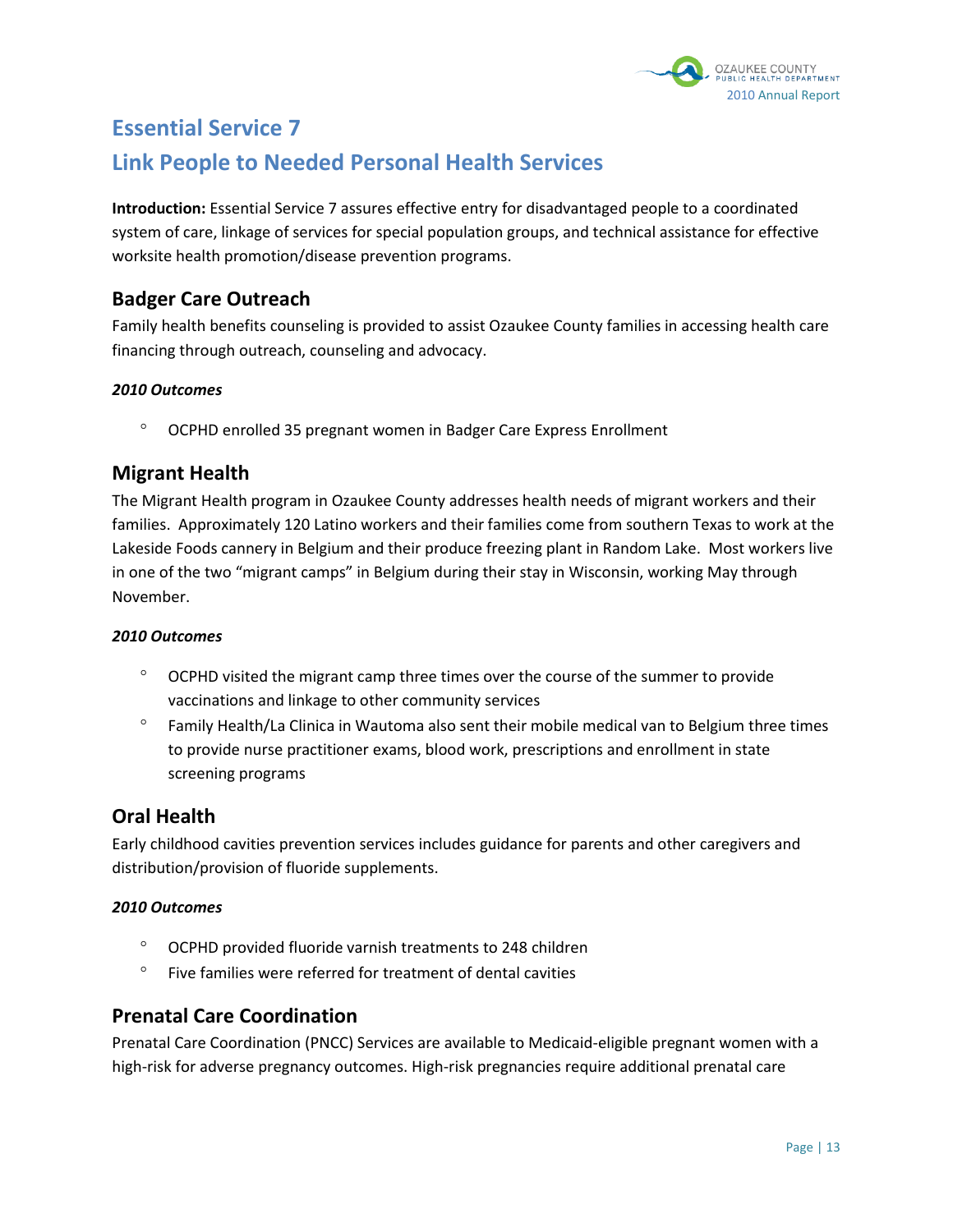

services, coordination and follow-up because of medical or non-medical factors that include psychosocial, behavioral, environmental and nutritional factors.

#### *2010 Outcomes*

OCPHD provided 65 women with screening and pregnancy follow-up

# **Women, Infant, and Children (WIC) Nutrition Program**

The purpose of WIC is to promote and maintain the health and well-being of nutritionally at-risk pregnant, breastfeeding and postpartum women, infants and children. WIC provides supplemental nutritious foods, nutrition and breastfeeding information and referral to other health and nutrition services. The Washington County Public Health Department provides services to Ozaukee County.

#### *2010 Outcomes*

- $\degree$  837 participants were served by WIC in Ozaukee County (223 women, 162 infants, 452 children 1-4)
- $\degree$  5280 food packages were issued to participants that were tailored to their individual needs
- $\degree$  \$285,120 worth of healthy foods was purchased with WIC vouchers
- <sup>o</sup> 12 contracted vendors in Ozaukee County redeemed participant's vouchers
- $\degree$  \$2039 worth of vouchers were redeemed at farmer's markets
- <sup>o</sup> 83% of WIC mothers initiated breastfeeding post delivery (WI average is 68.3%)

# **Wisconsin Well Woman Program (WWWP)**

WWWP provides preventive screening services for breast and cervical cancer to low income, uninsured or underinsured women residing in Wisconsin. Women screened and diagnosed with breast or cervical cancer may be eligible for Wisconsin Well Woman Medical Assistance (WWMA) for treatment.

#### *2010 Outcomes*

- OCPHD screened 71 women in 2010
- $\degree$  Sixteen women had abnormal screenings and needed diagnostic follow-up
- $\degree$  Thirteen women are currently enrolled in WWMA for treatment of cancer

# **Ozaukee 100 Funds**

The Ozaukee 100 is a collaborative effort, led by the OCPHD and Columbia St. Mary's to promote breast cancer screening for 100% of Ozaukee County women. The fund provides financial assistance for breast cancer screening and breast related issues. Coalition work is supported by tax deductible donations.

#### *2010 Outcomes*

 $\degree$  28 women were screened through the Ozaukee 100 fund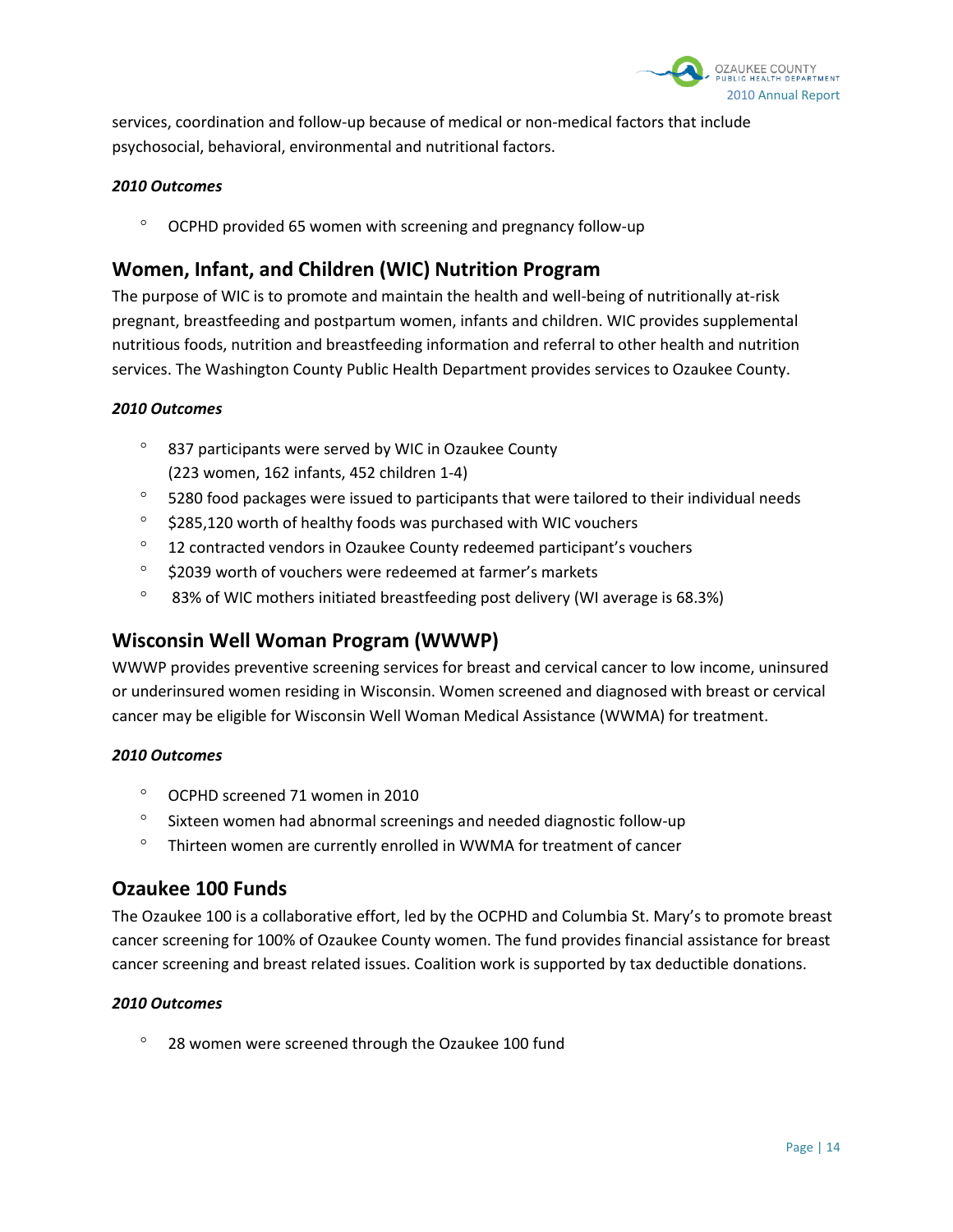

# **Essential Service 8 Assure a Competent Public Health Workforce**

**Introduction:** Essential Service 8 involves educating and training personnel to meet the needs for public and personal health service; adoption of continuous quality improvement and life-long learning; and active partnership with academic institutions. In order to provide the highest quality public health service, OCPHD strives to ensure that all of our staff possesses the knowledge, skills and abilities to perform their jobs effectively and efficiently.

# **Linkages with Academia**

OCPHD has strong linkages with numerous institutions of higher education and serves as a site for student placement, observation, practice experience and internship.

#### *2010 Outcomes*

- <sup>o</sup> Students from UW Oshkosh, UW Milwaukee and Concordia University were placed at OCPHD
- $\degree$  OCHPD hosted an Area Health Education Center intern who worked on the Beach Monitoring Program for 8 weeks in summer, 2010
- OCPHD Director is on the Medical College of Wisconsin MPH Advisory Board, Chair of WPHA Workforce Development Committee and student mentor to MPH students at Carroll University

# **Public Health Preparedness Competency Development**

OCPHD participated in a regional competency development process to ensure the agency and its workforce is prepared to meet the demands of any public health emergency. As part of the process, staff were assigned a competency level based on their assessment results.

- All OCPHD staff were assessed at either an intermediate or advanced level
- $\degree$  Based on individual's results, a staff competency development plan was created

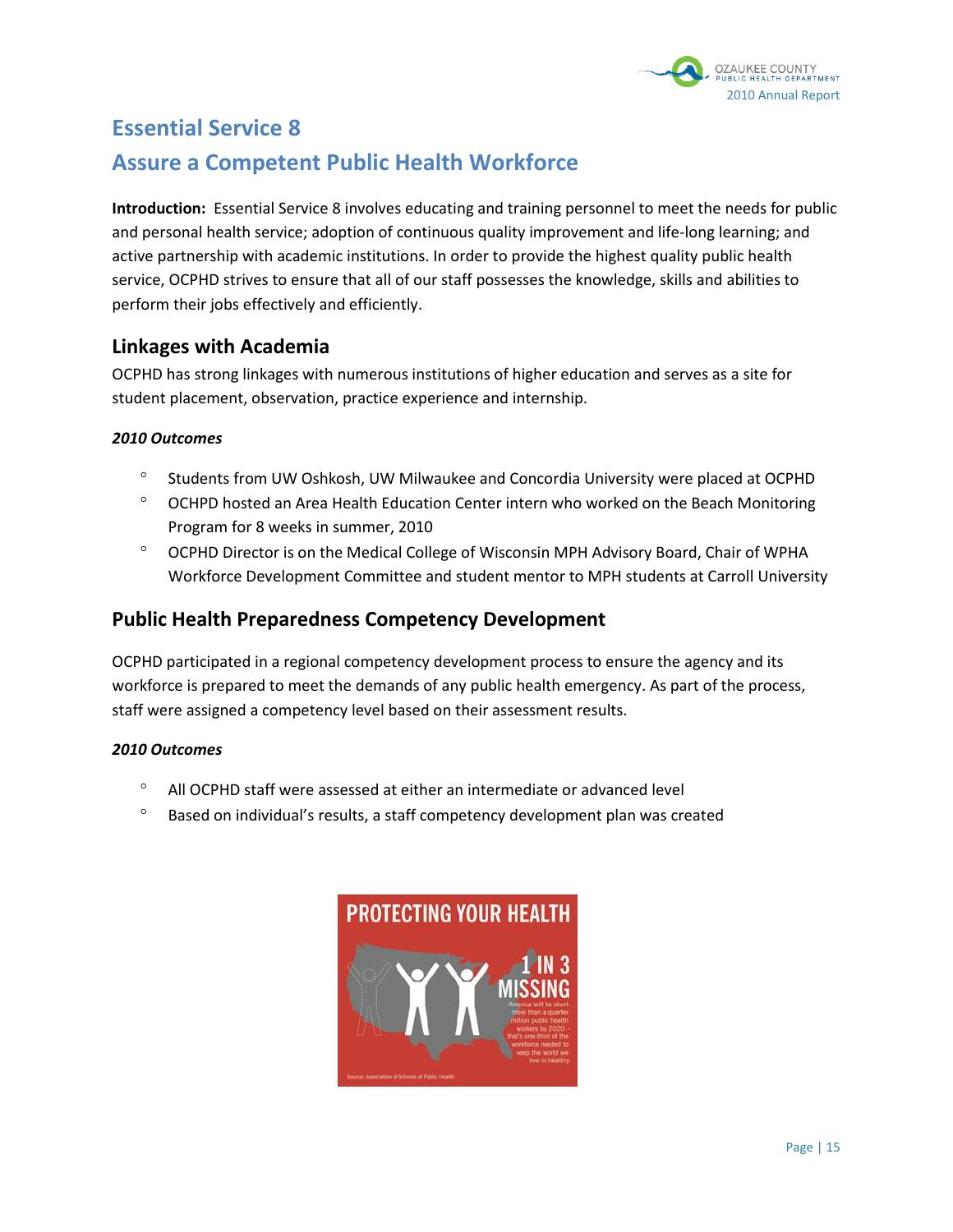

# **Essential Service 9 Evaluate Effectiveness, Accessibility and Quality of Personal and Population Based Health Services**

**Introduction:** Essential Service 9 calls for ongoing evaluation of health programs to assess program effectiveness and to provide information necessary for allocating resources and shaping programs. Measures for assessing this essential service indicate a need for strengthening OCPHD activities in this area.

# **Health and Family Services (HFS) 140 Review**

The Wisconsin Department of Health Services is required to formally review the operations of all Wisconsin Local Health Departments every five years. The review establishes the health department as a level I, II, or III agency. A level I agency meets the minimum requirements and a level III meets the maximum requirements established for local health departments.

#### *2010 Outcomes*

 $\degree$  In 2010, OCPHD was recertified as a Level II local health department